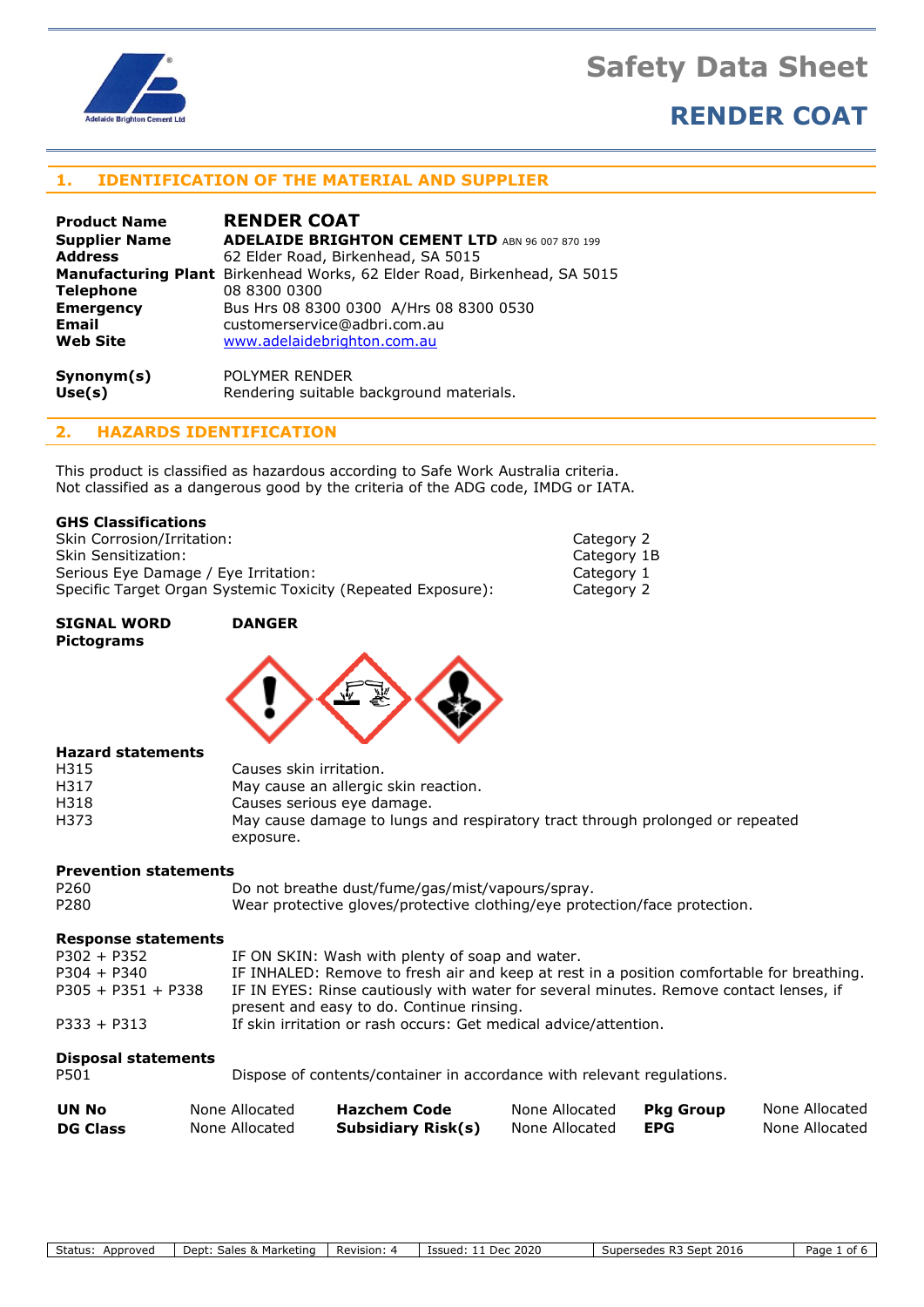

# **RENDER COAT**

### **3. COMPOSITION/INFORMATION ON INGREDIENTS**

A small proportion of the fine dust associated with this product will contain 'Respirable Crystalline Quartz' (RCQ). While the product is wet and being applied as per the directions on the package the amount of airborne RCQ will be minimal but it is still recommended that proper PPE is worn. Once dry any residues, grinding or strong abrasive forces may reintroduce RCQ into the air so caution should be taken.

| <b>Formula</b><br>Not Available<br>$Ca(OH)_2$<br>Not Available<br>CaSO <sub>4</sub> 2H <sub>2</sub> O<br>SiO <sub>2</sub><br>$Cr^{6+}$<br>Not Available | Conc.<br>$20 - 25%$<br>$3 - 4\%$<br>$3 - 4\%$<br>$1 - 3\%$<br>$70 - 80%$<br>Trace<br>$< 1\%$ | CAS No.<br>65997-15-1<br>1305-62-0<br>68131-74-8<br>10101-41-4<br>14808-60-7<br>18540-29-9<br>1302-78-9 |
|---------------------------------------------------------------------------------------------------------------------------------------------------------|----------------------------------------------------------------------------------------------|---------------------------------------------------------------------------------------------------------|
| Not Available                                                                                                                                           | $< 2\%$                                                                                      | N/A                                                                                                     |
|                                                                                                                                                         |                                                                                              |                                                                                                         |

### **4. FIRST AID MEASURES**

**Eye** Flush thoroughly with flowing water for at least 15 minutes and seek medical attention if symptoms persist. If wet cement is splashed into the eyes flush thoroughly with flowing water for 15 minutes and seek urgent medical attention.

#### **Inhalation** Remove from dusty area to fresh air. If symptoms persist, seek medical attention.

- **Skin** Remove heavily contaminated clothing immediately. Wash off skin thoroughly with water. A shower may be required. Seek medical attention for persistant irritation or burning of the skin
- **Ingestion** Rinse mouth and lips with water. Do not induce vomiting. Give water to drink to dilute stomach contents. If symptoms persist, seek medical attention.
- Advice to Doctor Treat symptomatically.

**First Aid Facilities** Eye wash station.

#### **Additional Information - Aggravated Medical Conditions**

- **Inhalation** Over exposure resulting from prolonged and repeated inhalation of dust containing crystalline silica can cause bronchitis, silicosis (scarring of the lung.) It may also increase the risk of scleroderma (a disease affecting the connective tissue of the skin, joints, blood vessels and internal organs) and lung cancer. Epidemiological studies have shown that smoking increases the risk of bronchitis, silicosis (scaring of the lung) and lung cancer in persons exposed to crystalline silica.
- **Skin** Prolonged and repeated skin contact with cement in wet concrete, mortars and slurries may result in irritant dermatitis or alkaline burns.
- **Eye I**rritating to the eye. If wet cement is splashed into the eye alkaline burns can cause permanent damage.

### **5. FIRE FIGHTING**

| <b>Flammability</b>       | Non flammable. Does not support combustion of other materials.        |
|---------------------------|-----------------------------------------------------------------------|
| <b>Fire and Explosion</b> | No fire or explosion hazard exists.                                   |
| Extinguishing             | Non flammable; use suitable extinguishing agent for surrounding fire. |
| <b>Hazchem Code</b>       | None.                                                                 |
|                           |                                                                       |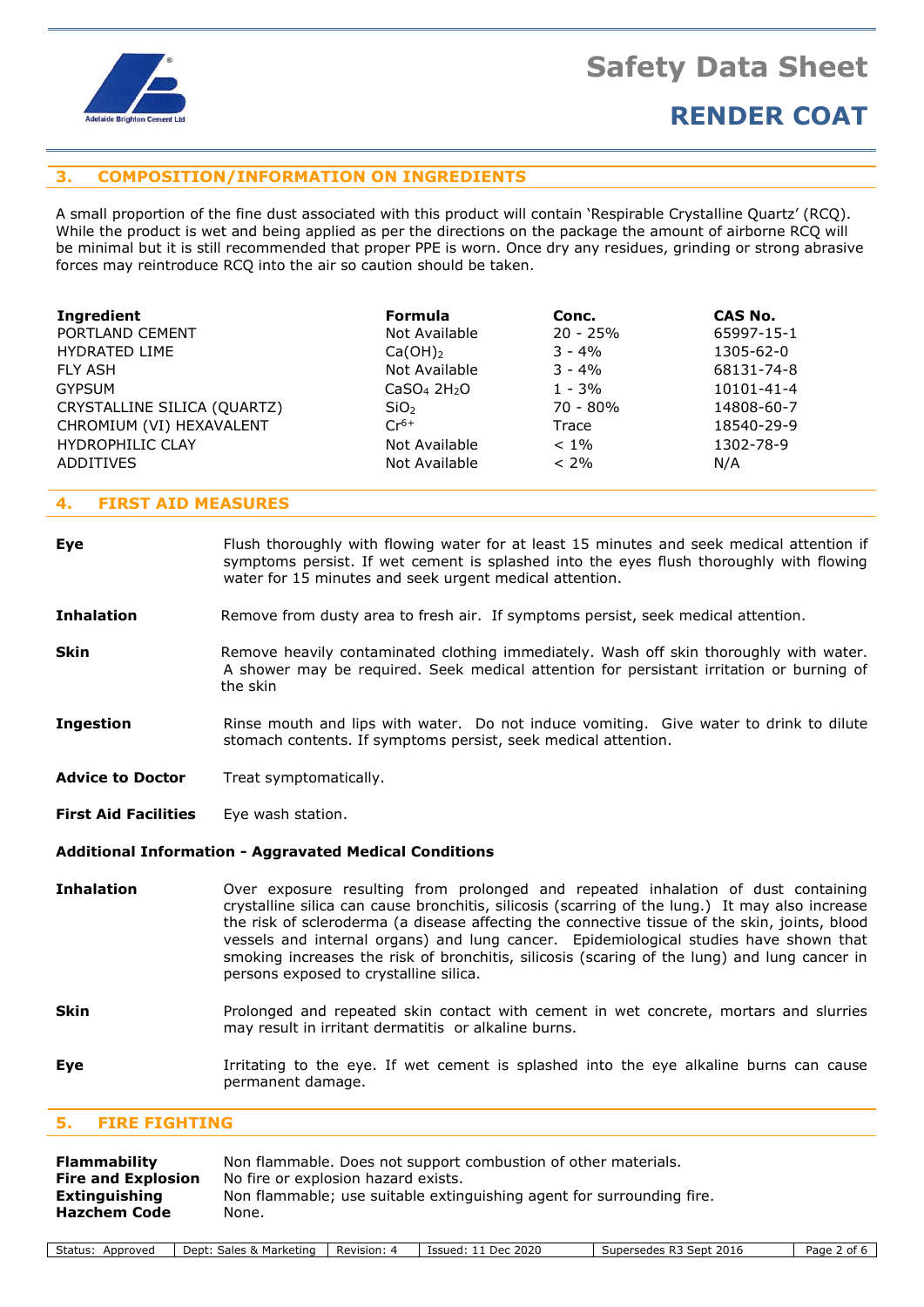

# **RENDER COAT**

### **6. ACCIDENTAL RELEASE MEASURES**

| <b>Spillage</b>   | If spilt (bulk), contact emergency services if appropriate. Wear dust-proof goggles,<br>PVC/rubber gloves, a Class P2 respirator (where an inhalation risk exists), coveralls and<br>rubber boots. Clear area of all unprotected personnel. Prevent spill entering drains or<br>waterways. Collect and place in sealable containers for disposal or reuse. Avoid<br>generating dust. |  |  |  |  |  |  |  |  |
|-------------------|--------------------------------------------------------------------------------------------------------------------------------------------------------------------------------------------------------------------------------------------------------------------------------------------------------------------------------------------------------------------------------------|--|--|--|--|--|--|--|--|
| <b>Emergency</b>  | Follow safety requirements for personal protection under Section 8 Exposure                                                                                                                                                                                                                                                                                                          |  |  |  |  |  |  |  |  |
| <b>Procedures</b> | Controls/Personal Protection.                                                                                                                                                                                                                                                                                                                                                        |  |  |  |  |  |  |  |  |

#### **7. HANDLING AND STORAGE**

**Storage** Store off the floor in the original bags in a cool, dry, well ventilated area, removed from excessive moisture and heat. Ensure packages are adequately labelled, protected from physical damage and sealed when not in use.

**Handling** Renders are supplied in 20kg bags. Recognised local safe lifting methods should be used.

Before use carefully read the product label. Use of safe work practices are recommended to avoid eye or skin contact and inhalation. Observe good personal hygiene, including washing hands before eating. Prohibit eating, drinking and smoking in contaminated areas.

#### **Property/** Refer to Section 13. **Environmental**

### **8. EXPOSURE CONTROLS/PERSONAL PROTECTION**

| Ventilation                         | Do not inhale dust/powder. Use with adequate ventilation. Where a dust inhalation<br>hazard exists, mechanical extraction ventilation is recommended. Maintain dust levels<br>below the recommended exposure standard.                                                                                                                                                                                                                                                                                                                                                         |
|-------------------------------------|--------------------------------------------------------------------------------------------------------------------------------------------------------------------------------------------------------------------------------------------------------------------------------------------------------------------------------------------------------------------------------------------------------------------------------------------------------------------------------------------------------------------------------------------------------------------------------|
| <b>Exposure</b><br><b>Standards</b> | CALCIUM HYDROXIDE (1305-62-0)<br>ES-TWA: 5 $mg/m3$ (Respirable Dust)<br>CHROMIUM (VI) HEXAVALENT (18540-29-9)<br>ES-TWA: 0.05 mg/m <sup>3</sup> (Chromium VI compounds)<br>FLYASH (68131-74-8)<br>ES-TWA: 10 mg/m <sup>3</sup> (Respirable Dust)<br>GYPSUM (10101-41-4)<br>ES-TWA: 10 mg/m <sup>3</sup> (Respirable Dust)<br>PORTLAND CEMENT (65997-15-1)<br>ES-TWA: 10 mg/m <sup>3</sup> (Respirable Dust)<br>SILICA, CRYSTALLINE - QUARTZ (14808-60-7)<br>ES-TWA: 0.05 mg/m <sup>3</sup> (Respirable Dust). Under Model WHS Law adopted in most<br>Australian jurisdictions. |
| <b>PPE</b>                          | Wear dust-proof goggles and rubber or PVC gloves. Where an inhalation risk exists, wear<br>a Class P2 respirator. If there is potential for prolonged and/or excessive skin contact,<br>wear coveralls. At high dust levels, wear a Class P3 respirator or a Powered Air Purifying<br>Respirator (PAPR) with Class P3 filter.                                                                                                                                                                                                                                                  |

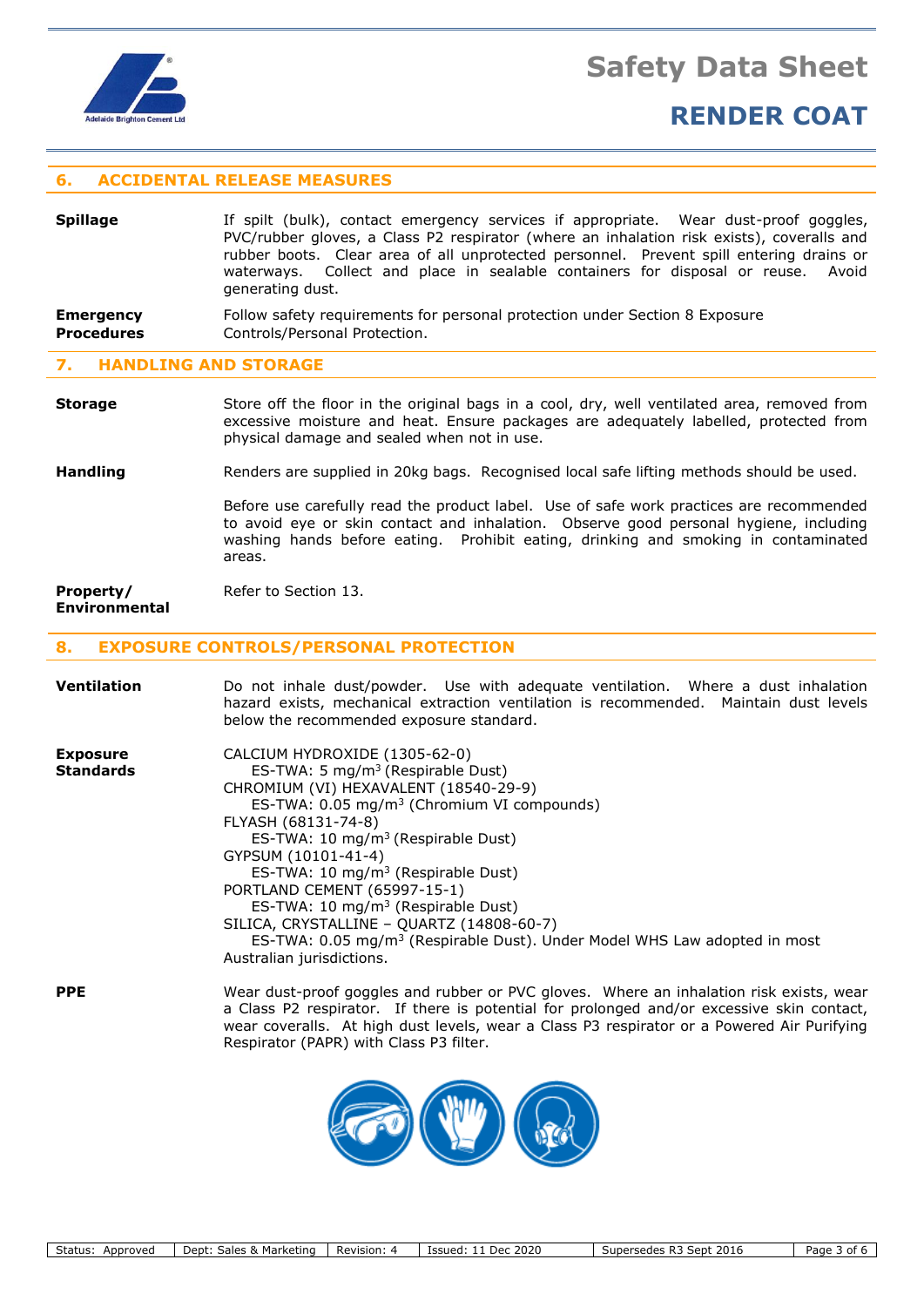

## **RENDER COAT**

## **9. PHYSICAL AND CHEMICAL PROPERTIES**

**Appearance** An off white cementitious mixture containing fine aggregate **Odour** Odourless **Specific Gravity** Average Approx 2.3 **pH** Approximately 12 **12 Approximately 12 12 Approximately 12** And Available **Vapour Pressure** Not Available **Vapour Pressure** Not Available **Vapour Pressure** Mot Available **Flammability of Available Constructs Flammability**<br> **Flash Point** Not Available **Non-Flammability Constructs Vapour Density Not Available <b>Flash Point Flash Point** Not Relevant **Boiling Point Not Available 19 (A) Upper Explosion Limit** and Relevant **Not Relevant Not Available 19 (A) Lower Explosion Limit** 19 (Not Relevant **Evaporation Rate** Mot Available **Autoignition Temperature** Not Available **Bulk Density Construct Construct Available Bulk Density** Dry 1500 to 1700 kg/m<sup>3</sup> Compacted (cast) 2250 – 2400 kg/m<sup>3</sup> **Particle Size** Up to nominal 10 mm

**Lower Explosion Limit** 

**Solubility (water)** Slight, hardens on mixing with water

### **10. STABILITY AND REACTIVITY**

| <b>Chemical Stability</b>                        | Chemically Stable                                                                                                                                                               |
|--------------------------------------------------|---------------------------------------------------------------------------------------------------------------------------------------------------------------------------------|
| <b>Conditions to Avoid</b> Keep free of moisture |                                                                                                                                                                                 |
| <b>Incompatible</b><br>Materials                 | Incompatible with oxidising agents (eg hypochlorites), ethanol, acids (eg hydrofluoric acid)<br>and interhalogens (eg chlorine trifluoride). Water contact may increase product |
| <b>Decomposition</b><br><b>Products</b>          | Unlikely to evolve toxic gases when heated to decomposition.                                                                                                                    |

#### **Hazardous Reactions** None

#### **11. TOXICOLOGICAL INFORMATION**

| <b>Acute Toxicity</b> |  |                                     | No known toxicity data available for this product. Based on available data, the |  |  |  |  |
|-----------------------|--|-------------------------------------|---------------------------------------------------------------------------------|--|--|--|--|
|                       |  | classification criteria is not met. |                                                                                 |  |  |  |  |

- **Eye I**rritant upon contact with dust. Over exposure may result in pain, redness, corneal burns and ulceration with possible permanent damage.
- **Inhalation** Irritating to the respiratory system, causing coughing and sneezing. Over exposure may result in severe mucous membrane irritation and bronchitis. Hexavalent chromium is reported to cause respiratory sensitisation, however due to the trace amount present, a hazard is not anticipated under normal conditions of use. Crystalline silica can cause silicosis (lung disease) with chronic over exposure, however due to low levels present and product application, adverse health effects are not anticipated.
- **Skin** Irritating to the skin. Prolonged and repeated contact with powder or wetted form may result in skin rash, dermatitis and sensitisation.
- **Ingestion** Slightly corrosive. Ingestion may result in burns to the mouth and throat, with vomiting and abdominal pain. Due to product form, ingestion is not considered a likely exposure route.
- **Mutagenicity** Insufficient data available for this product to classify as a mutagen.
- **Carcinogenicity** Renders are not classified as a carcinogen by NOHSC. Crystalline silica and hexavalent chromium compounds are classified as carcinogenic to humans (IARC Group 1), however due to low levels present and product application, the criteria for classification is not met.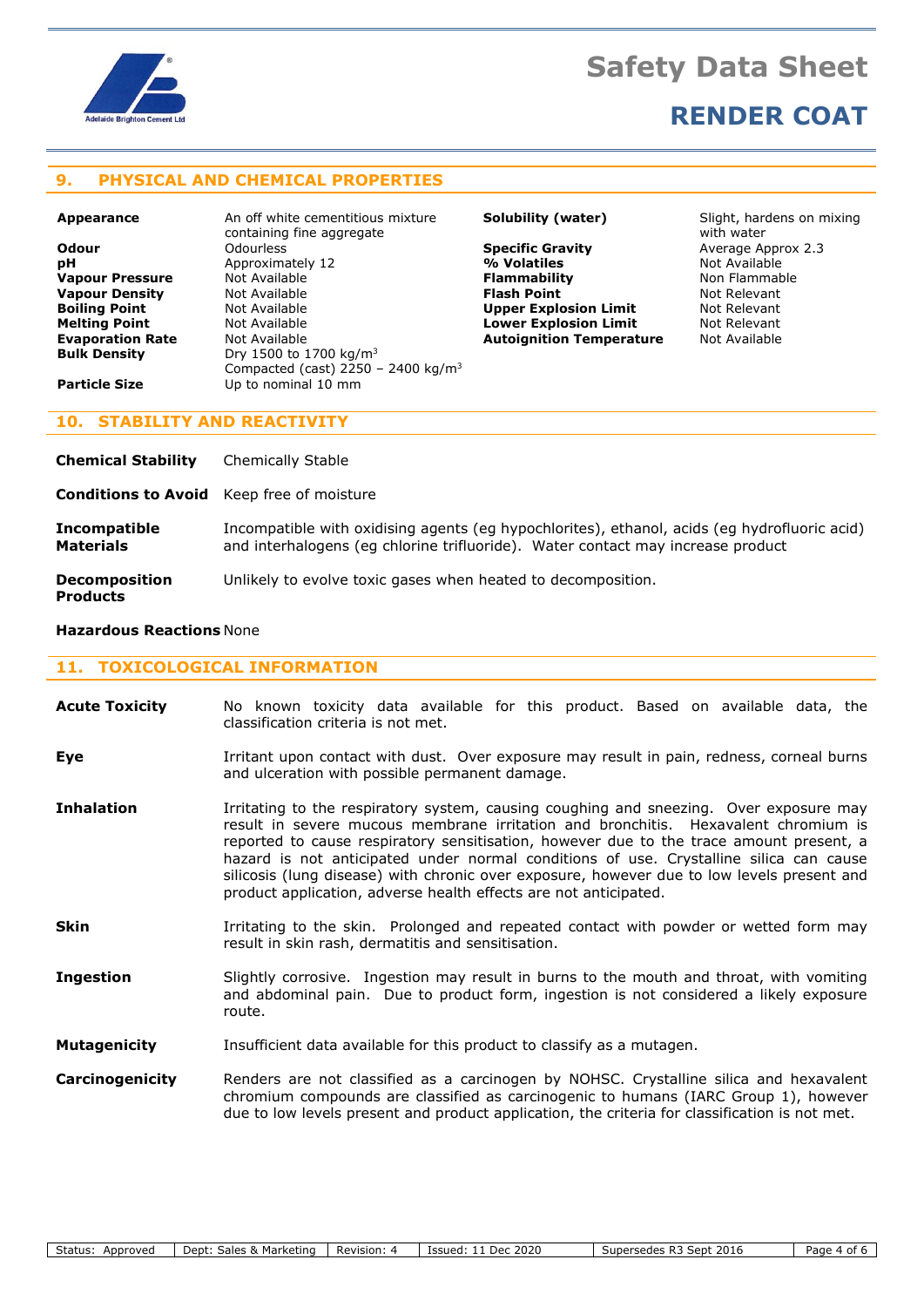

### **12. ECOLOGICAL INFORMATION**

| Toxicity | Product forms an alkaline slurry when mixed with water. This product is non toxic to |  |  |  |  |  |  |  |  |  |  |
|----------|--------------------------------------------------------------------------------------|--|--|--|--|--|--|--|--|--|--|
|          | aquatic life forms when present in cured solid form.                                 |  |  |  |  |  |  |  |  |  |  |

**Persistence &** Product is persistent and would have a low degradability. **Degradability**

**Mobility in soil** A low mobility would be expected in a landfill situation.

#### **13. DISPOSAL CONSIDERATIONS**

- Waste Disposal Reuse or recycle where possible. Alternatively, ensure product is covered with moist soil to prevent dust generation and dispose of to an approved landfill site. Contact the manufacturer for additional information.
- **Legislation** Dispose of in accordance with relevant local legislation. Keep out of sewer and stormwater drains.

### **14. TRANSPORT INFORMATION**

Not classified as a dangerous good by the criteria of the ADG Code.

Drivers of trucks transporting bagged product should ensure that the bags are properly restrained.

| <b>Shipping Name</b> | None Allocated |                     |                |                  |                |
|----------------------|----------------|---------------------|----------------|------------------|----------------|
| UN No                | None Allocated | <b>Hazchem Code</b> | None Allocated | <b>Pkg Group</b> | None Allocated |
| <b>DG Class</b>      | None Allocated | Subsidiary Risk(s)  | None Allocated | <b>EPG</b>       | None Allocated |

#### **15. REGULATORY INFORMATION**

| Poison      | A poison schedule number has not been allocated to this product using the criteria in the |
|-------------|-------------------------------------------------------------------------------------------|
| Schedule    | Standard for the Uniform Scheduling of Drugs and Poisons (SUSDP).                         |
| <b>AICS</b> | All chemicals listed on the Australian Inventory of Chemical Substances (AICS).           |

### **16. OTHER INFORMATION**

**Additional** CEMENT CONTACT DERMATITIS: Individuals using wet cement, mortar, grout or concrete **Information** could be at risk of developing cement dermatitis. Symptoms of exposure include itchy, tender, swollen, hot, cracked or blistering skin with the potential for sensitisation. The dermatitis is due to the presence of soluble hexavalent chromium.

> IARC – GROUP 1 – PROVEN HUMAN CARCINOGEN. This product contains an ingredient for which there is sufficient evidence to have been classified by the International Agency for Research into Cancer as a human carcinogen. The use of products known to be human carcinogens should be strictly monitored and controlled.

> RESPIRATORS: In general the use of respirators should be limited and engineering controls employed to avoid exposure. If respiratory equipment must be worn ensure correct respirator selection and training is undertaken. Remember that some respirators may be extremely uncomfortable when used for long periods. The use of air powered or air supplied respirators should be considered where prolonged or repeated use is necessary.

> PERSONAL PROTECTIVE EQUIPMENT GUIDELINES: The Recommendation for protective equipment contained within this SDS report is provided as a guide only. Factors such as method of application, working environment, quantity used, product concentration and the availability of engineering controls should be considered before final selection of personal protective equipment is made.

| Status:<br>Approved | . Marketinc<br>Innt:<br>$\cdots$<br>bales.<br>vevu | Revision: | 2020<br>Dec<br>Issued: | 2016<br>D.T<br>sept<br>Supersede:<br>к., | ^ממני<br>- 01<br>auc |
|---------------------|----------------------------------------------------|-----------|------------------------|------------------------------------------|----------------------|
|                     |                                                    |           |                        |                                          |                      |